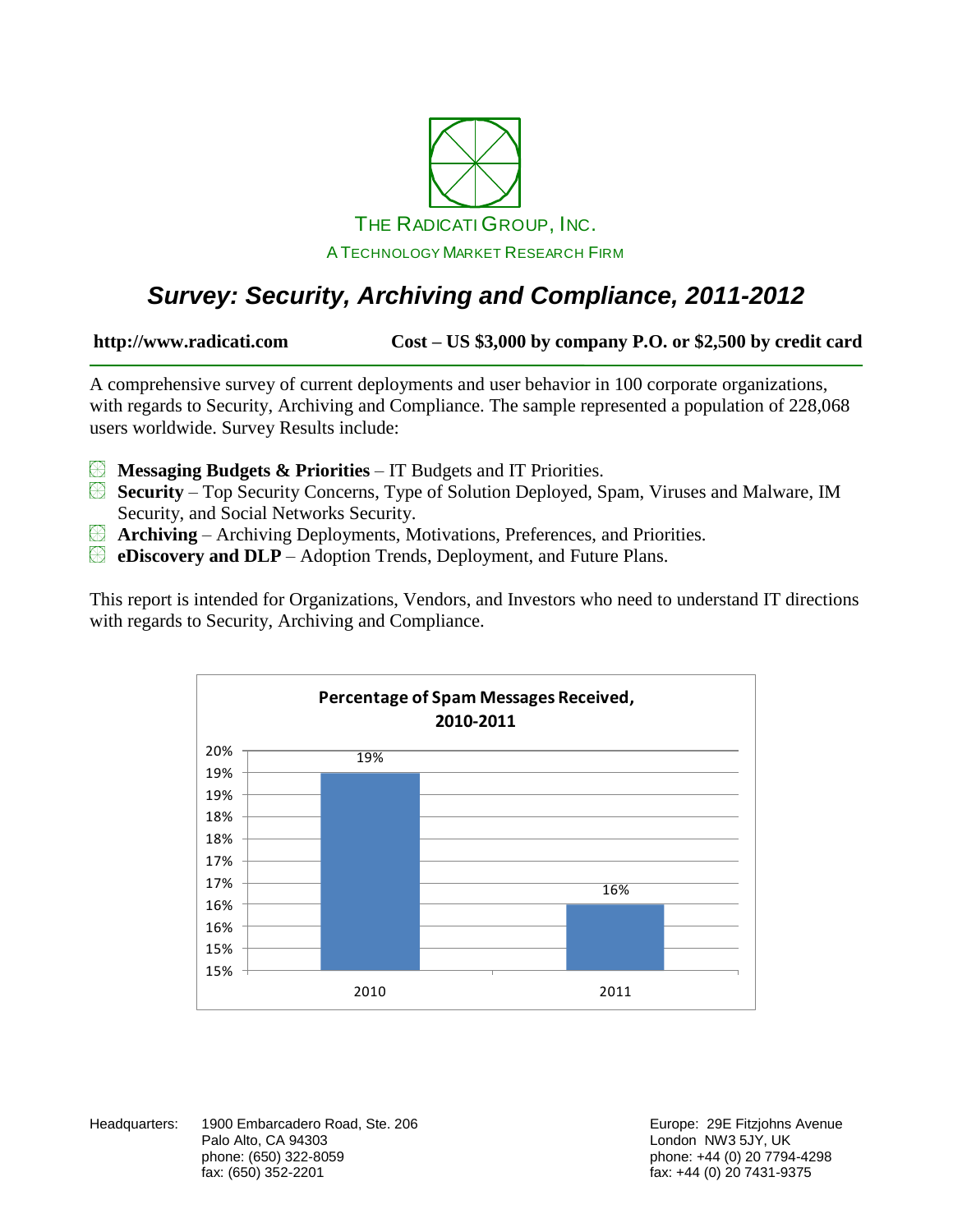### **TABLE OF CONTENTS**

| 3.1.3 MOST IMPORTANT CRITERIA IN SELECTING AN ARCHIVING SOLUTION 35 |  |
|---------------------------------------------------------------------|--|
|                                                                     |  |
|                                                                     |  |
|                                                                     |  |
|                                                                     |  |
|                                                                     |  |
|                                                                     |  |
|                                                                     |  |

# **LIST OF FIGURES**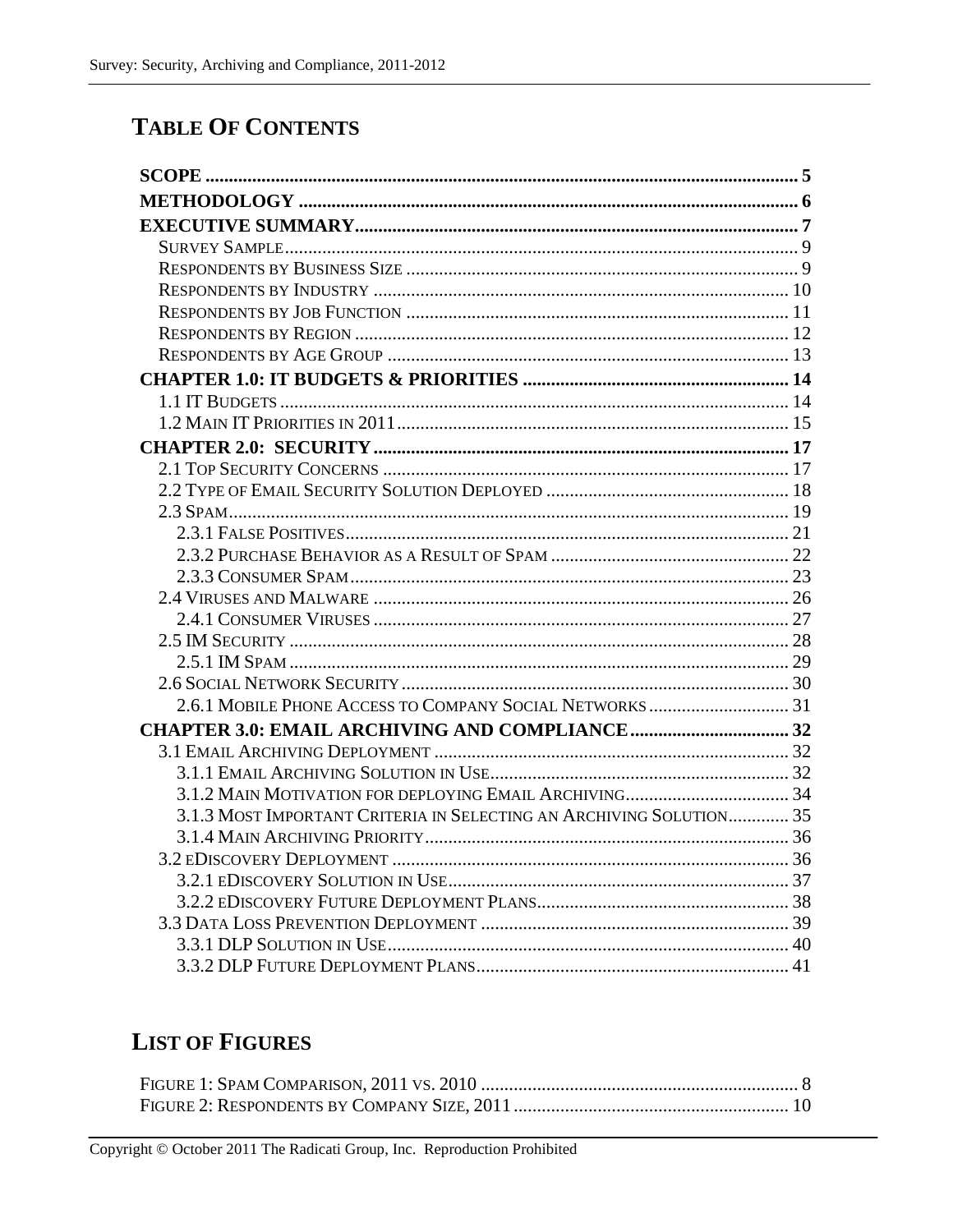| FIGURE 13: DO YOU CHECK YOUR QUARANTINE FOLDERS ON A REGULAR BASIS?, 2011. 21  |  |
|--------------------------------------------------------------------------------|--|
|                                                                                |  |
|                                                                                |  |
| FIGURE 16: CHANGE IN AMOUNT OF CONSUMER SPAM RECEIVED, 2011  25                |  |
| FIGURE 17: HAVE YOU PURCHASED A PRODUCT AS A RESULT OF UN-SOLICITED EMAIL?, 26 |  |
| FIGURE 15: HAVE YOU EXPERIENCED A VIRUS ATTACK IN THE PAST 12 MONTHS?, 2011 27 |  |
| FIGURE 16: HOW CONCERNED IS YOUR ORGANIZATION ABOUT IM SECURITY?, 2011  28     |  |
|                                                                                |  |
|                                                                                |  |
| FIGURE 19: ACCESS TO COMPANY SOCIAL NETWORK FROM MOBILE PHONES, 2011 31        |  |
|                                                                                |  |
|                                                                                |  |
| FIGURE 22: MAIN MOTIVATIONS FOR DEPLOYING EMAIL ARCHIVING, 2011 34             |  |
| FIGURE 23: KEY FACTORS IN SELECTING AN ARCHIVING SOLUTION, 2011  35            |  |
|                                                                                |  |
|                                                                                |  |
|                                                                                |  |
|                                                                                |  |
|                                                                                |  |
|                                                                                |  |
|                                                                                |  |
|                                                                                |  |

# **LIST OF TABLES**

| TABLE 7: AVERAGE VIRUS/MALWARE INCIDENTS AND DURATION PER MONTH, 2011  26 |  |
|---------------------------------------------------------------------------|--|
|                                                                           |  |
| TABLE 9: VIRUS ATTACK COMPARISON - CONSUMER VS. BUSINESS, 2011  28        |  |